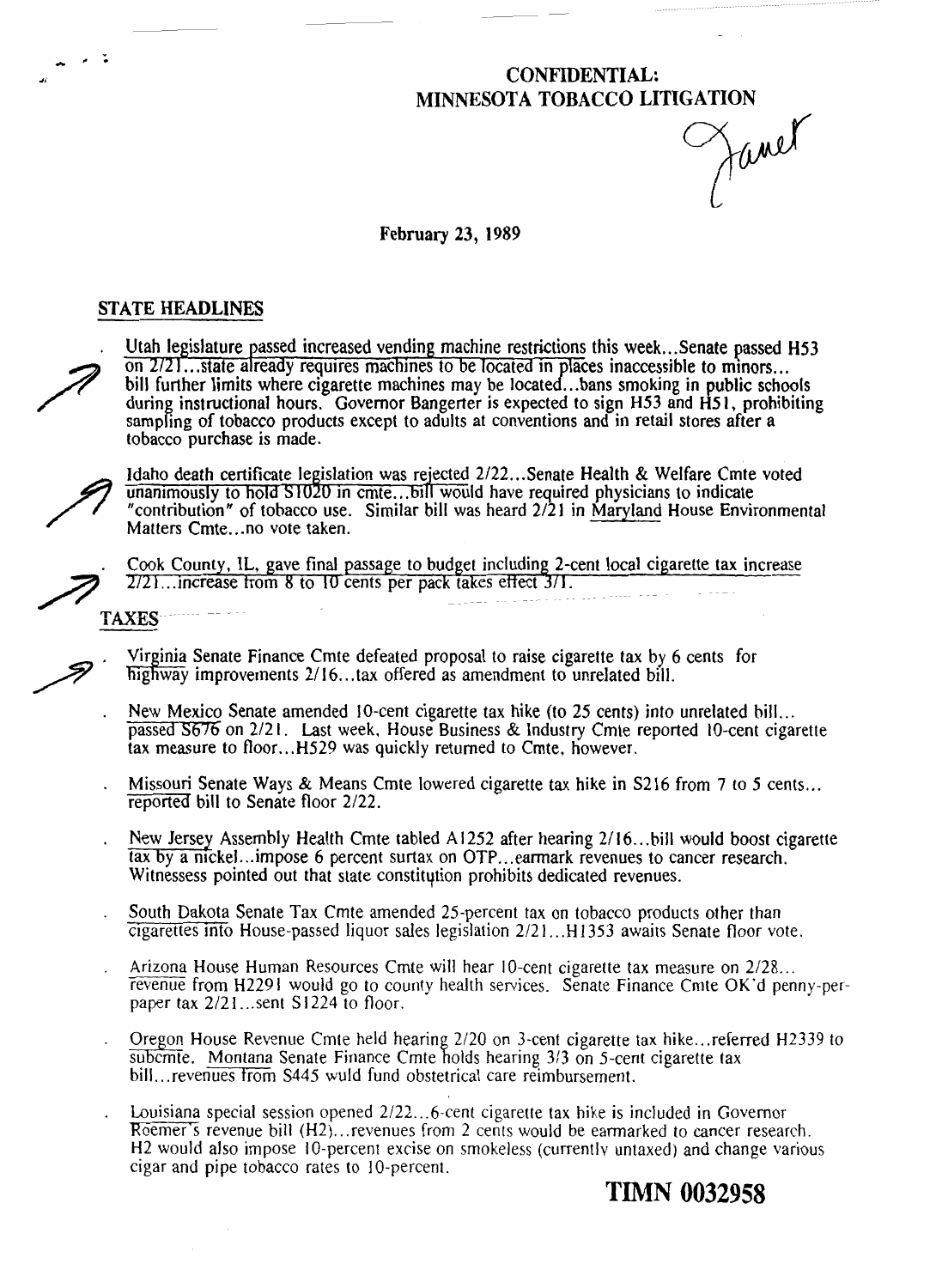## - - **Page Z... CONFIDENTIAL: MINNESOTA TOBACCO LITIGATION**

- . New Arkansas bill (S437) would raise cigarette tax by total of 4 cents per pack ... of that. **2**  cents would be a county tax... to he collected by county stamps and allocated among cities within county based on population...bill is in Senate Revenue Cmte.
- Ohio House Ways & Means Cmte heard testimony 2/21 on 10-cent cigarette tax increase in Governor's tax bill... will consider alcohol tax increases in H111 at  $2/28$  hearing. Vermont H378 and companion S119 would raise cigarette excise by 20 cents per pack...use funds to pay for universal health care program...both had initial cmte hearings this week.
- . Variety of California bills to spend Proposition 99 revenues introduced last week ... include A624, to use tobacco tax revenues for wildlife protection and parks...A687, for medical research.. .A698, hospital and physician services.. **.S377,** fire safety education.
- . Hawaii bill to transfer tobacco **tax** collection authority to local governments (H 1858) was reported from House Intergovernmental Affairs Cmte to House Finance last week. Companion bill (S1901) was held in Senate Governmental Operations Cmte after hearing 2/14.
- . Rhode Island H6 199 would impose 40-percent tax on smokeless tobacco products.. .funds would go tor anti-tobacco programs.

#### **"FIRE-SAFE" CIGARElTE**

Minnesota S641 was introduced this week to appropriate \$100,000 for Commissioner of Public Safety to develop "fire safety standards" for cigarettes and little cigars by 1/1/91... unlike defeated S8 and it companion H178. new bill does not mandate when cigarettes must meet such standards.

#### **SMOKING RESTRICTIONS**

- . Virginia Senate considers House amendments to **S60** 1 today.. .as passed by House. bill would glve employers sole authority to regulate smoking in places of business during period of 71 1/89 until 71 1/90.. .would preempt local ordinances during that period.
- . Montana Senate Public Health Cmte reported **S426** to floor ... would allow proprietors to totally ban smoking in workplaces, public places... current law requires designation of smoking and nonsmoking areas posting facility as all smoking-permitted.
- Georgia House Human Relations Cmte heard H707, smoking restrictions in publicly-owned buildings, on 2/20... referred bill to study for one year. Joint hearing by South Carolina Senate and House Medical Affairs Cmte to review S138 and H3303 on 3/T. Environmental Matters Cmte looks at restriction bills (H164, H471, H917) on  $\frac{3}{2}$ .
- . Iowa H209 would restrict smoking in restaurants.. .exempted from 1987 "clean indoor air" law  $\overline{\ldots}$  would increase penalty for violations. Ohio H229 would restrict smoking in workplaces, places open to public. buildings, on 2/20... referred bill to study for one yes<br>Senate and House Medical Affairs Cmte to review S<br>Environmental Matters Cmte looks at restriction bills<br>lowa H209 would restrict smoking in restaurants...e:<br>...would
- Hawaii SR4 and SCR2 would establish study commission on environmental issues, including indoor air pollution.

#### **SAMPLINGIADVERTISINGISALES RESTRICTIONS**

Nebraska unicameral legislature passed second reading of smokeless sampling ban 2/21...L48 awaits final consideration. Minnesota House Commerce Cmte held hearing  $\frac{\gamma}{2}$  1 on H223. to prohibit sale of tobacco products In multi-product machines.. .Cmte discussed. but rejected proposal to change bill to total ban on cigarette sales through vending machines. Cmte reported H223 to House Consent Calendar.. .no floor amendments allowed.

### **TIMN 0032959**